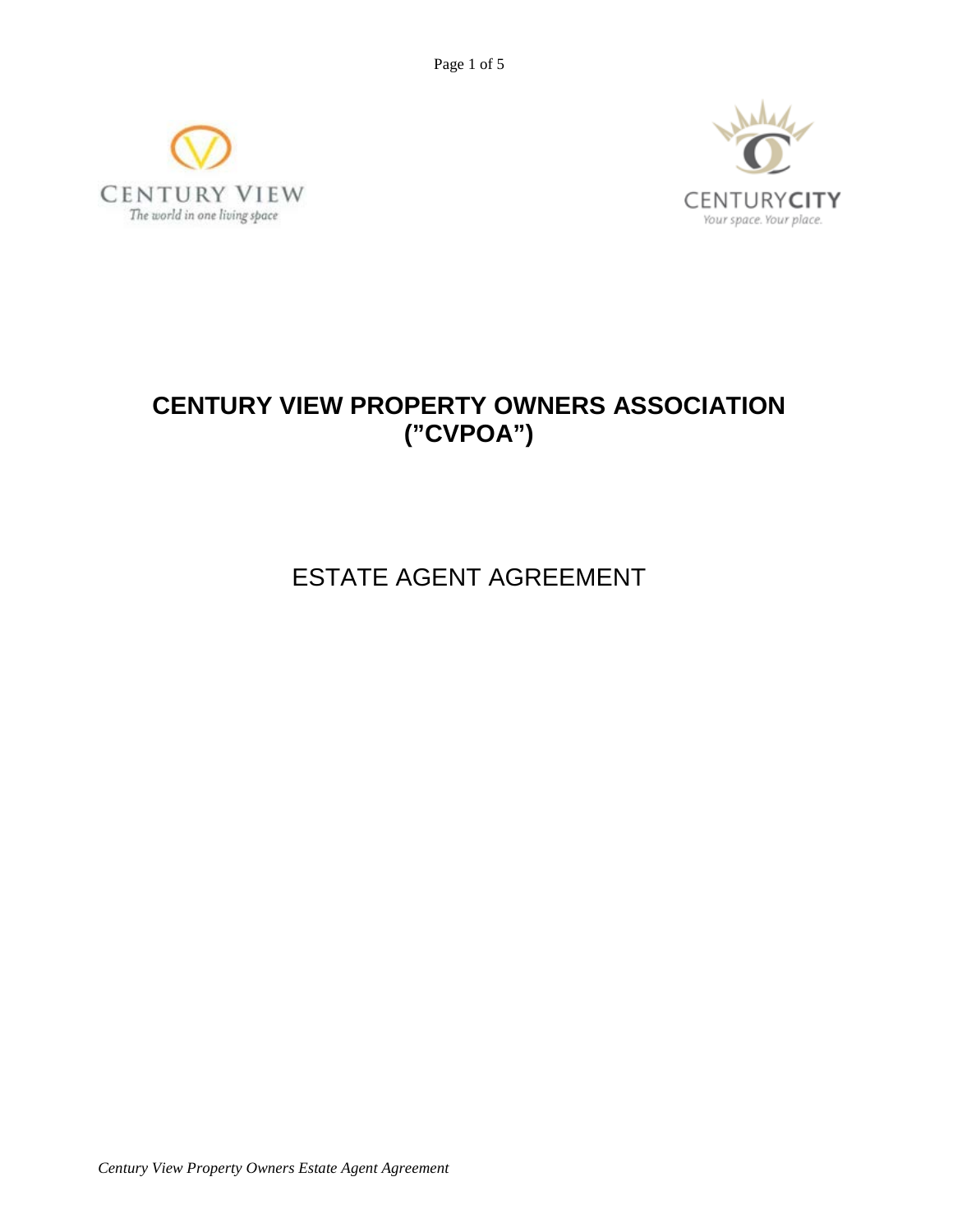Page 2 of 5

# **ESTATE AGENT AGREEMENT**

# **Annexure A**

### AGREEMENT FOR THE QUALIFICATION OF AND RULES AND REGULATIONS FOR HOMEOWNERS AND ESTATE AGENTS WITHIN THE CENTURY VIEW PRECINCT, RATANGA ROAD, MILNERTON

## ENTERED INTO BY AND BETWEEN

## CENTURY VIEW PROPERTY OWNERS ASSOCIATION ("CVPOA")

AND

("THE HOMEOWNER")

AND

# ("THE ESTATE AGENT")

**CVPOA Estate Agent Rules and Regulations with regard to the Sale and/or Rental of residential property forming part of the Century View precinct**

#### **Description**

All Homeowners (defined as per the CVPOA Constitution) and Estate Agents and/or any other personnel entering the Century View precinct are obligated to cooperate with the CVPOA, the managing agent, Security and/or appointees in their effort to ensure the enforcement of the CVPOA Rules and Regulations in whole or in part thereof, or any including but not limited to, its CVPOA Constitution and Design Guidelines.

Breach

- (i) The CVPOA or any nominated official thereof, reserve the right to immediately halt any sale or rental process contravening the CVPOA Estate Agent Rules and Regulations, in whole or in part thereof, or any including but not limited to, its CVPOA Constitution, Design Guidelines and all Rules and Regulations until such time that the appropriate remedy has been established.
- (ii) Should the offending party refuse to comply with the instruction to adhere to the CVPOA Estate Agent Rules and Regulations or refuse to halt any sale or rental process, a fine of R5, 000. 00 per transgression may be levied by the CVPOA.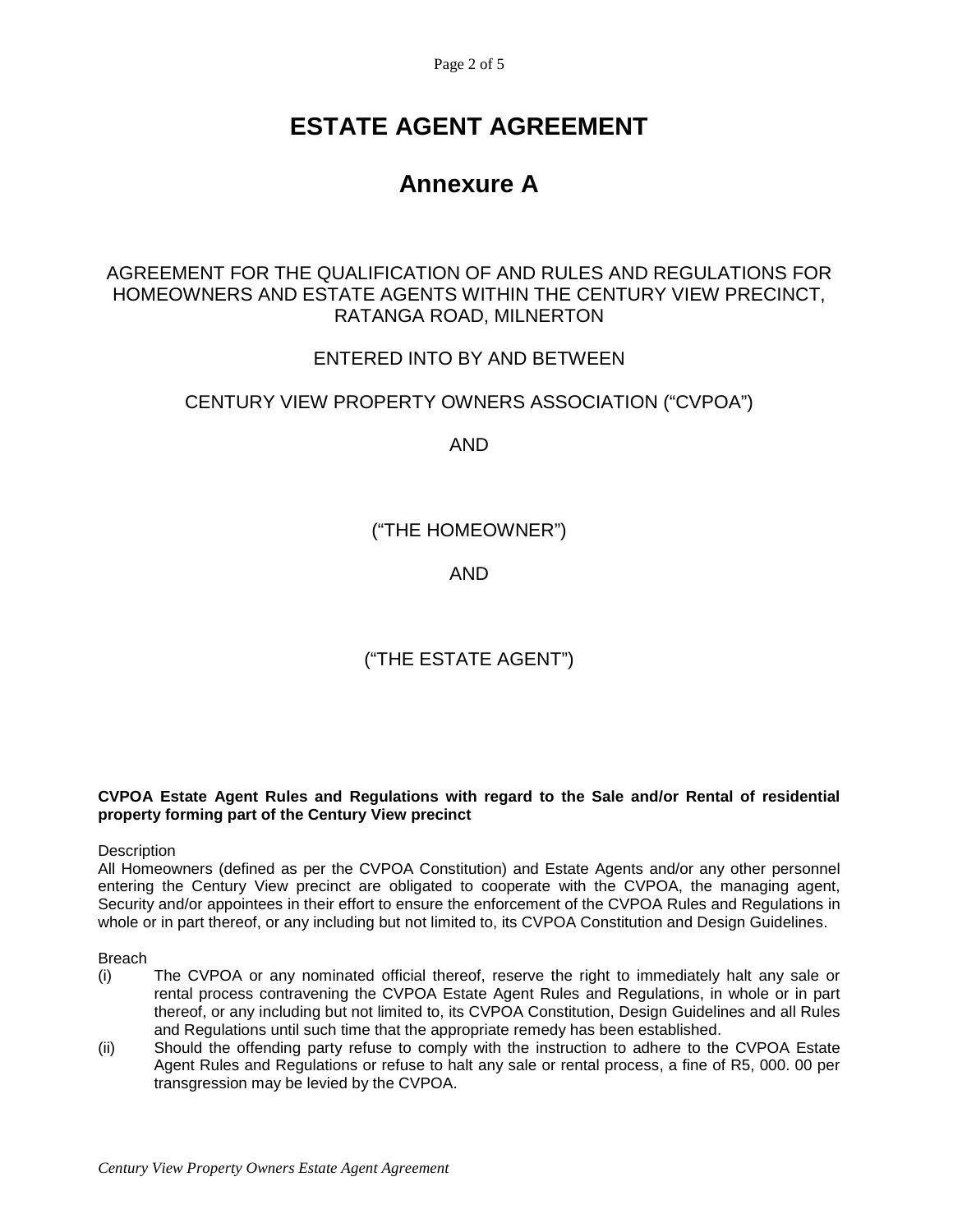### **Deviation from the CVPOA Estate Agent Rules and Regulations**

- (i) It is the responsibility of the Trustees of the CVPOA to ensure that Homeowners and Estate Agents adhere to the CVPOA Estate Agent Rules and Regulations.
- (ii) No changes, allowances and/or relaxations to the CVPOA Estate Agent Rules and Regulations, in whole or in part thereof, will be accepted.
- (iii) The Trustees of the CVPOA is obligated to enforce compliance with this document, as described under the sub-headings "Breach", non-selectively and without prejudice.

The CVPOA reserves the right to make amendments and additions to this document from time to time.

I hereby confirm that I have read and understand the CVPOA Estate Agent Rules and Regulations and assume full responsibility for all my personnel, tenants or occupiers adhering to the rules as described.

I undertake to ensure that any potential purchaser of property prior to purchase or tenant prior to occupation be accurately informed regarding all aspects of the Century View precinct, including but not limited to, its CVPOA Constitution, Design Guidelines and all Rules and Regulations.

I acknowledge that I have included a condition in such Lease Agreement that the CVPOA shall have the right to unilaterally terminate such Lease, without the necessity of reference or notice to himself.

I further undertake to strictly adhere to the rules relating to signage and advertising, and I confirm that I am aware of the penalties pertaining in the case of a breach of these rules.

SIGNED AT ………………………………… ON ………/………/………

## **THE ESTATE AGENT**

NAME : SIGNATURE :

(Please supply a business card or detailed letterhead together with this document)

### **THE HOMEOWNER**

NAME : SIGNATURE :

### **CENTURY VIEW PROPERY OWNERS ASSOCIATION**

NAME :  $\qquad \qquad \text{SIGNATURE} \qquad \qquad \cdot$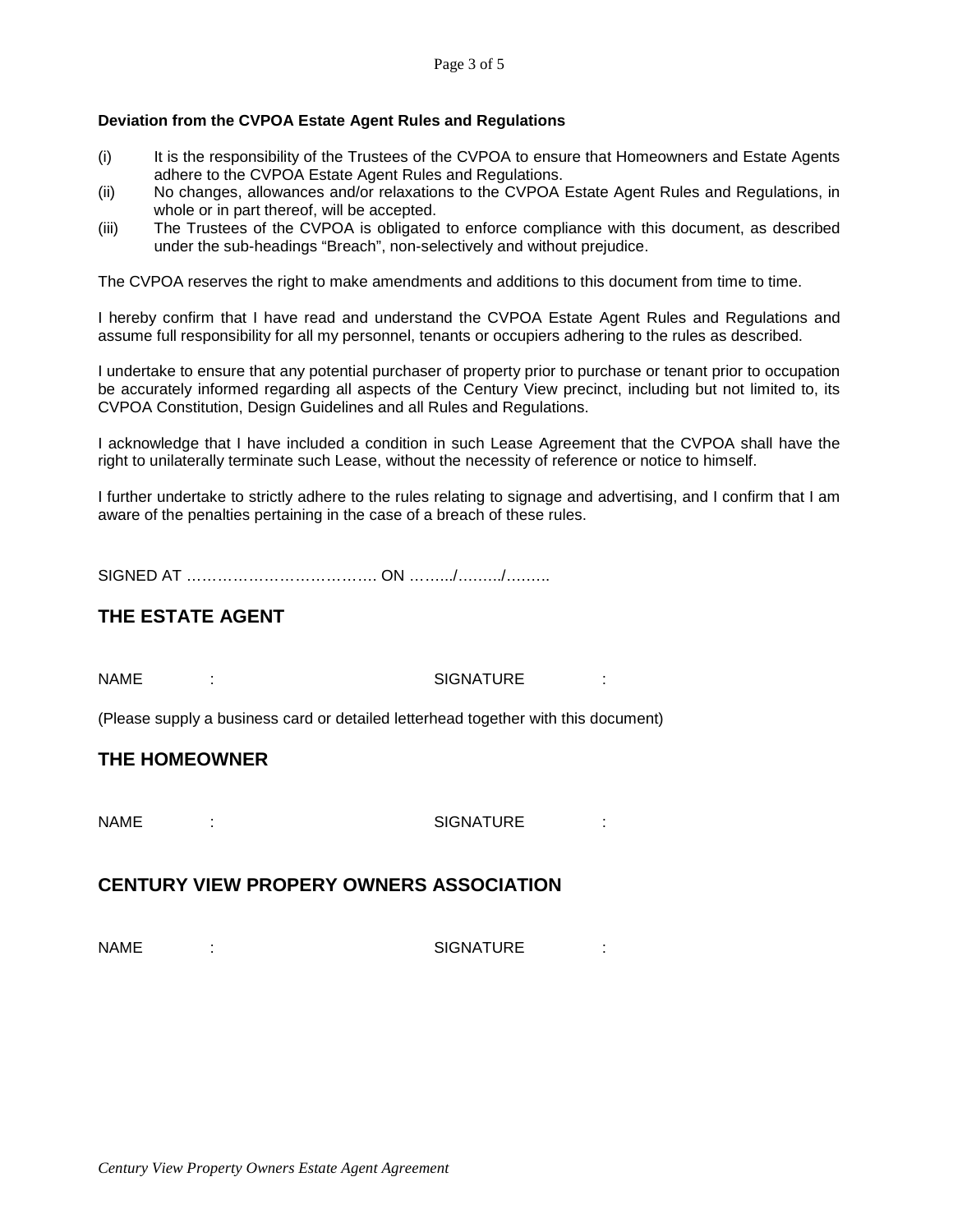Page 4 of 5

# **ESTATE AGENT AGREEMENT**

# **Annexure B**

## ANNUAL AGREEMENT FOR THE QUALIFICATION OF AND RULES AND REGULATIONS FOR ESTATE AGENTS WITHIN THE CENTURY VIEW PRECINCT, RATANGA ROAD, MILNERTON

## ENTERED INTO BY AND BETWEEN

## CENTURY VIEW PROPERTY OWNERS ASSOCIATION ("CVPOA")

AND

# ("THE ESTATE AGENT")

#### **CVPOA Estate Agent Rules and Regulations with regard to the Sale and/or Rental of residential property forming part of the Century View precinct**

### **Description**

All Estate Agents and/or any other personnel entering the Century View precinct are obligated to cooperate with the CVPOA, the managing agent, Security and/or appointees in their effort to ensure the enforcement of the CVPOA Rules and Regulations in whole or in part thereof, or any including but not limited to, its CVPOA Constitution and Design Guidelines.

Breach

- (iii) The CVPOA or any nominated official thereof, reserve the right to immediately halt any sale or rental process contravening the CVPOA Estate Agent Rules and Regulations, in whole or in part thereof, or any including but not limited to, its CVPOA Constitution, Design Guidelines and all Rules and Regulations until such time that the appropriate remedy has been established.
- (iv) Should the offending party refuse to comply with the instruction to adhere to the CVPOA Estate Agent Rules and Regulations or refuse to halt any sale or rental process, a fine of R5, 000. 00 per transgression may be levied by the CVPOA.

### **Annual Renewal**

The CVPOA Estate Agent Agreement Annexure B may be entered into at any time between the CVPOA and the Estate Agent. Renewal is on an annual basis and corresponds to the beginning of the new financial year starting 1 March of every year.